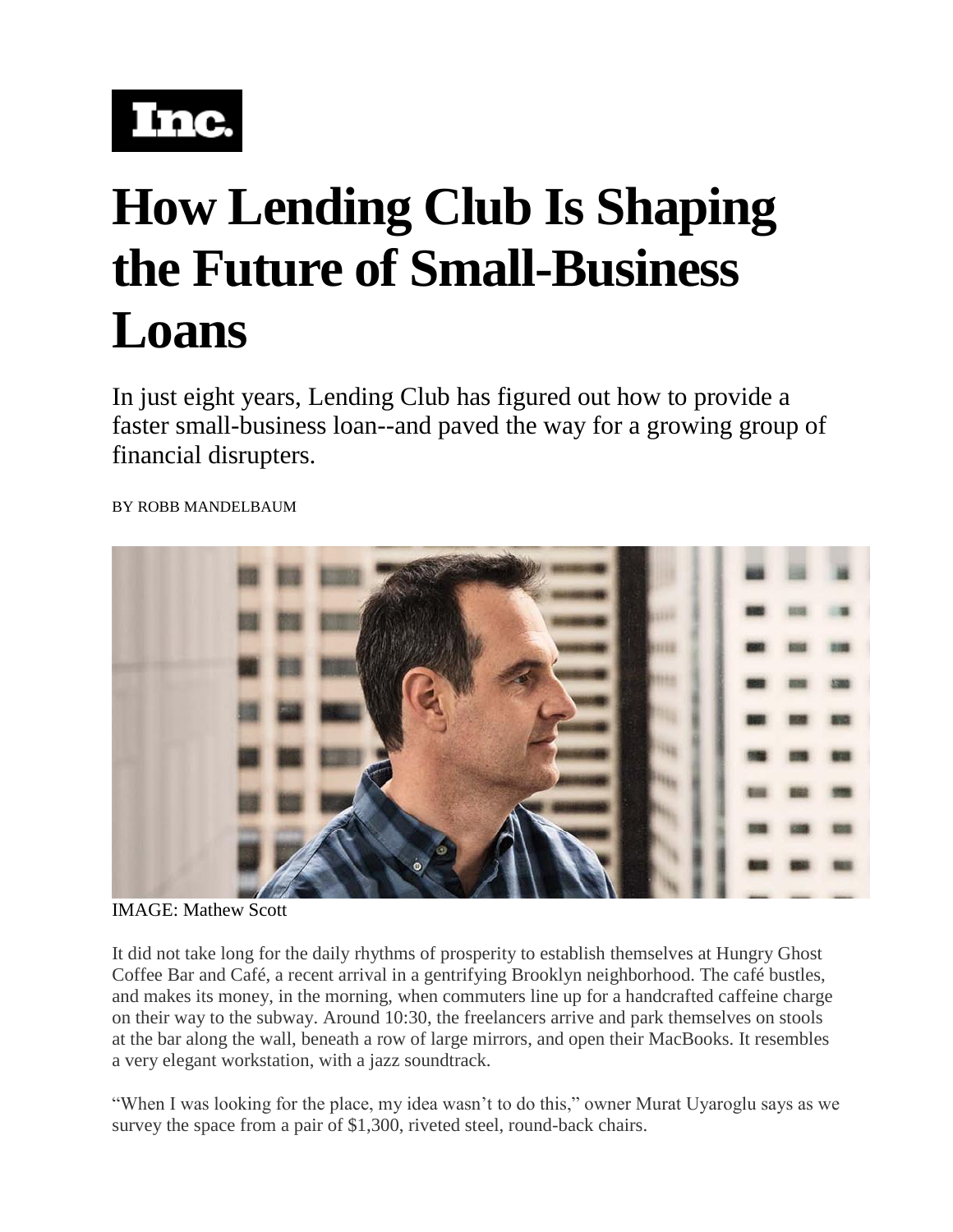Such costs were intimidating: "It adds up," he tells me. "But it paid off. People talk about it." And they come back. Hungry Ghost, he says, became profitable in its second month.

But by 4 o'clock, the freelancers pack up their things and Hungry Ghost empties. As one afternoon last August became evening, Uyaroglu found himself behind the counter in his nearly deserted café and thought: This is not right. "I see people walk by. They're not stopping in because it's coffee," he recalls. "At 6 p.m., it's the perfect ambiance for beer and wine."

By this point, Uyaroglu, who emigrated from Turkey in 2000, had become something of a mini café mogul in Brooklyn, with three cafés and a lobby concession for a local arts center. He had financed his third café with a Small Business Administration loan at 8 percent interest, but it took six months to close--the government shutdown added an extra month--and he didn't want to wait another six months for the \$20,000 or so it would take to begin serving beer and wine. He didn't even consider a bank, after an early attempt to get an equipment loan ended with rejection.

**Since the recession,** many banks have stopped issuing small loans, even to healthy businesses. New regulatory costs, combined with already-high underwriting expenses, means there's just not that much profit in it for them. The Federal Reserve recently reported that the average small company now spends 24 hours--yes, a full day--applying for loans. Yet only 33 percent of businesses get all the credit they ask for, and 44 percent are denied loans altogether.

There have long been alternatives--including merchant-cash-advance lenders, the business world equivalents of payday lenders--for those willing to pay a steep price for being a "riskier" borrower. But last summer, a bit of Web research brought Uyaroglu to another option: Lending Club, the online company that matches people who want to borrow money with others willing to lend it. For most of its young life, the San Francisco marketplace mostly arranged consumer loans; in 2014 alone, it facilitated \$4.4 billion in financing. Many entrepreneurs finance their startups with such personal debt, rather than with the official small-business loans that Lending Club says weren't a significant part of its business before last year. But now it has jumped into the business of financing small companies, launching a pilot program. Today, Lending Club, one of the most visible and successful recent financial disrupters, is focusing on a larger group of startups, online lenders, and would-be bank alternatives, all of which are jockeying to reinvent the small-business financial world.



Lending Club was born out of boredom. Renaud Laplanche, antsy on vacation, resorted to reading his credit card bills and got inspired. Photo: Mathew Scott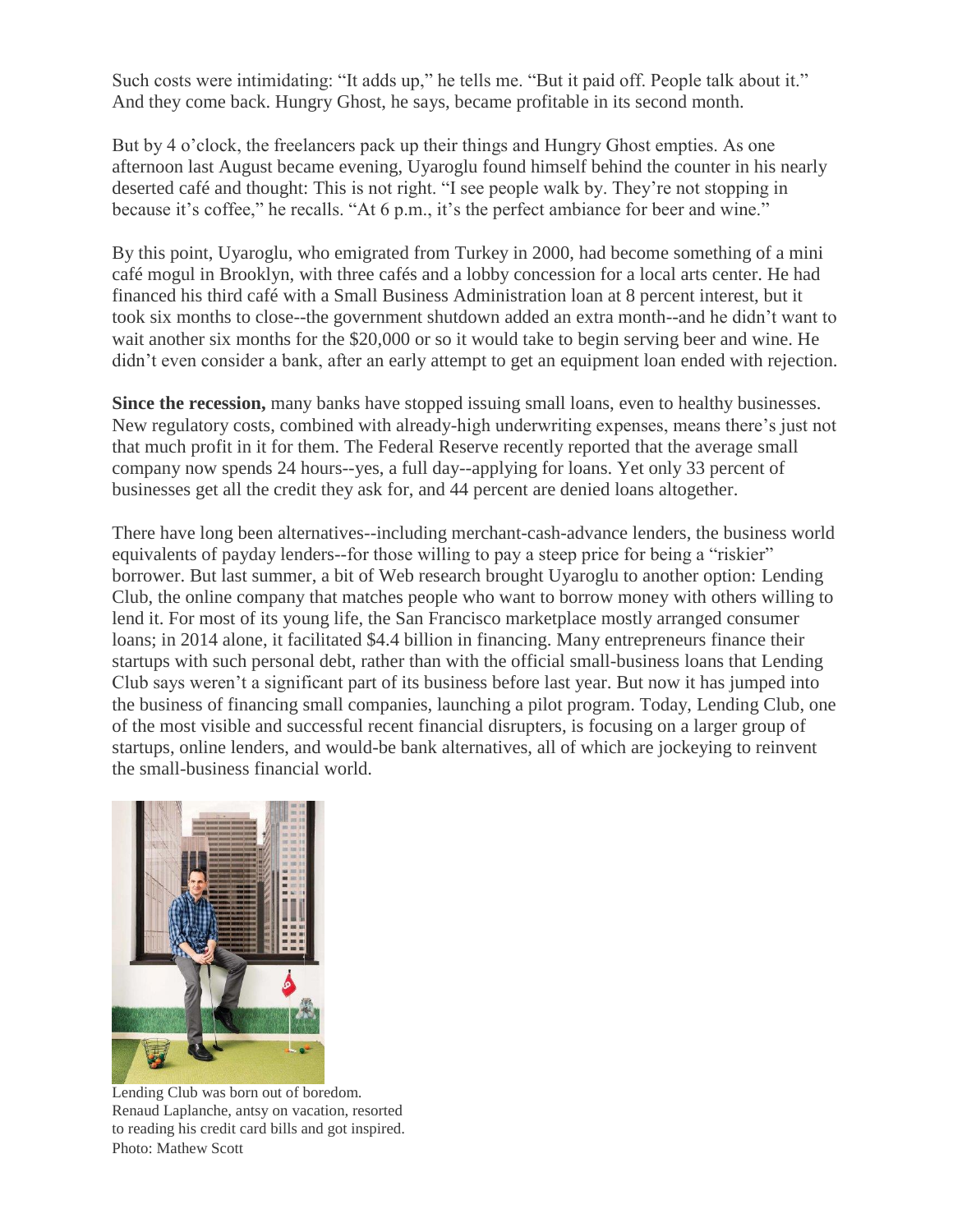For entrepreneurs like Uyaroglu, this means new, faster ways to get loans of up to \$300,000, for terms running as long as five years (what Lending Club offers in its pilot program). The most creditworthy small-business borrowers can get what are essentially bank rates; Lending Club charges between 5.9 and 30 percent annual interest.

As a so-called peer-to-peer lender, Lending Club keeps its costs low enough that it can offer rates that are often better than what you pay for your credit card. While these rates have a wide range, Lending Club's average at the end of 2014 was 13.4 percent; credit card borrowers typically pay between 17 and 18 percent, says David Robertson, publisher of the Nilson Report, which tracks the industry. Noncard bank loans, including those backed by the Small Business Administration, generally cost between 3.25 and 9 percent, according to small-business-loan marketplace Biz2Credit.

For a peer-to-peer marketplace, "lender" is actually a misnomer: Instead of building branches, acquiring a stash of capital to give out, and reserving some of that money for losses on soured loans, Lending Club acts as an intermediary. It risks nothing itself, and makes its money through fees rather than interest. In December, the company went public in an offering that soon established its worth at more than \$8 billion--though what the public markets giveth, they can also quickly taketh away. The company in February revealed mounting expenses and slowing growth, disappointing investors; about \$1 billion of the Lending Club's new market cap had disappeared by mid-March.

Still, that's a relatively minor setback for a complex financial company that went from inception to IPO in less than a decade. And whatever its individual fate, Lending Club is inarguably at the forefront of a new wave of innovators, taking on the staid old financial services industry. Working out of half-finished lofts in San Francisco and New York City, a coterie of venturefunded startups have taken up the challenge of disrupting a complicated and opaque industry, and filling the remaining gap in the business-loan market. Biz2Credit, Bond Street, Dealstruck, Fundation, and Funding Circle are just a few of the firms that have been created to offer fast but bank-like (or close to it) loans to small businesses. Even Amazon, PayPal, and Square, among other Web companies that work with small merchants and closely track their sales and payment histories, now use that data to offer those clients loans.

Last summer, Uyaroglu spent about 10 minutes filling out an online application and quickly learned that he qualified for a \$30,000 loan. He opted for a one-year term at 19.9 percent annual interest and uploaded his bank statements. The next day, a representative from Lending Club called to see if he still wanted the loan. She asked Uyaroglu for a copy of his most recent tax return, and four or five days later, he had his money.

It was an OK rate--Uyaroglu was happy enough with it--but not really a great rate. So while Wall Street observers and analysts question whether Lending Club can ever make enough loans to justify its outsize public offering, small-business owners are right to ask more practical questions: Why are small-business loans so expensive, even for healthy companies? How much of a difference can be made by the faster technology and data-driven efficiency of the likes of Lending Club? And how long will it be before the increasing competition in this popular but still nascent market lowers loan prices for more small businesses?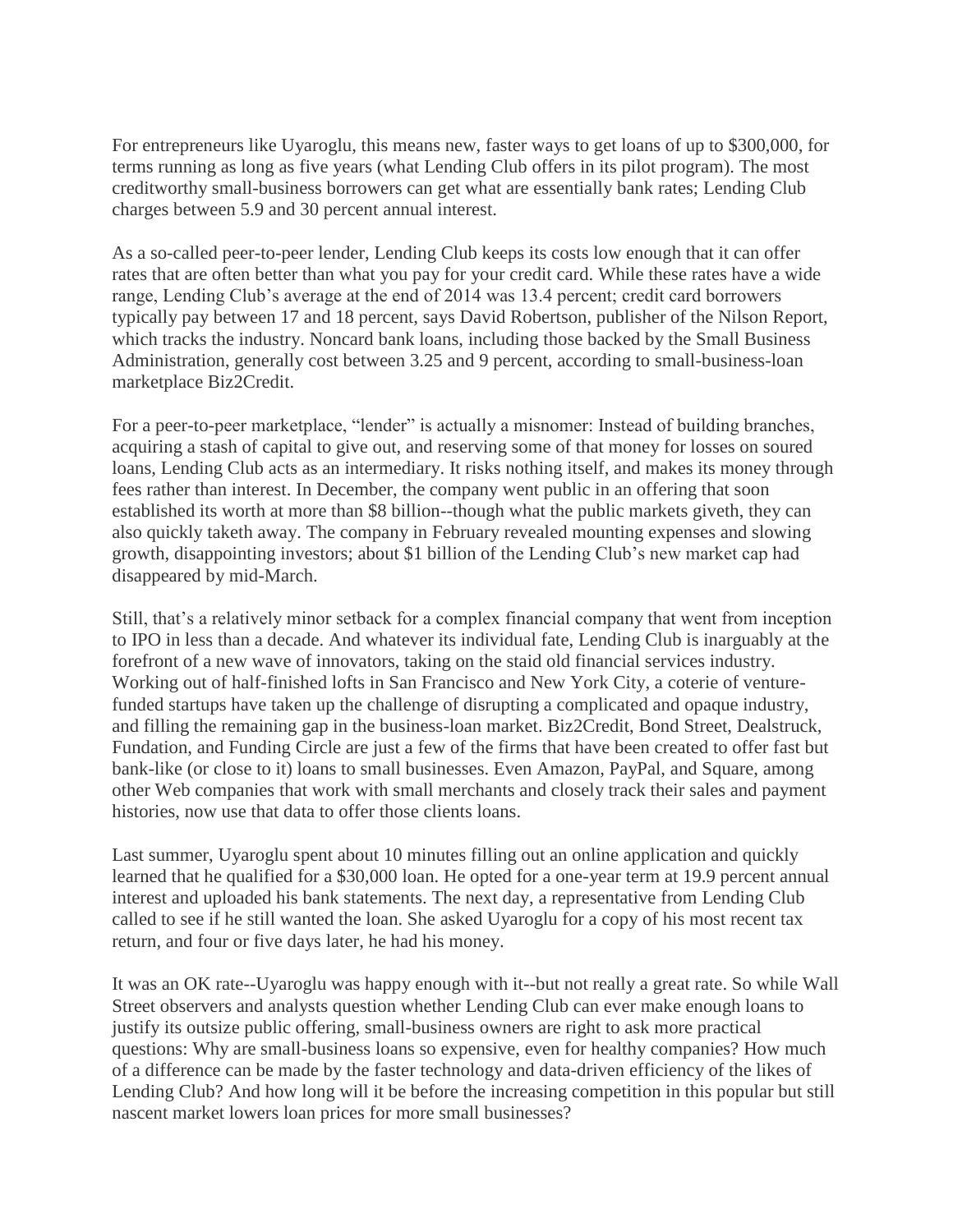

**Among the sort of** people for whom disruption is a mantra, if not a business model, the Lending Club origin story makes the heart skip a beat. It was the summer of 2006, and Renaud Laplanche was on vacation. He's not really the type to take vacations, actually. But Laplanche, a French former securities lawyer, had just sold the enterprise-search software company he had founded, TripleHop, to Oracle, and he had some free time on his hands. So he planned to fill six months, maybe even a year, traveling with his family.

It wasn't long before fidgeting set in. For Laplanche--deliberate, intensively hands-on, and a professional financial nerd--that took the form of reading the fine print on the statements of his household bank accounts, something he says he wouldn't normally do. That's when he found a big discrepancy between his credit card interest rate--16.99 percent, "which I thought was really high," he says--and the rate the same bank was paying him on his savings account: less than 1 percent. In banking terms, that was a big spread. In business terms, Laplanche saw a big opportunity.

"The banking industry was either highly profitable--if all that money was going into their pockets--or highly inefficient, if that 16-point spread is all cost," he says. Surely technology could help him create a cheaper, faster way to move money around: The right online system could split the difference in that spread, offering borrowers cheaper debt than a credit card, and offering ordinary investors a better return than a savings account. He cut his vacation short and went to work immediately. In May 2007, Lending Club made its first loan.

Lending Club wasn't the first U.S. peer-to-peer lender; Prosper began making loans in 2006. But Laplanche, who rounded up some of the top celebrities of the financial and tech worlds to advise and fund his company, soon pulled ahead. Google was a big investor, as were venture firms Kleiner Perkins Caufield & Byers and Morgenthaler Ventures; board members include White House stalwart Larry Summers, former Morgan Stanley chairman John Mack, and Kleiner partner Mary Meeker. They've helped Laplanche build Lending Club into a heavyweight of small-scale lending, and furnished it with the big-data machinery to challenge traditional banks.

"Nobody has ever looked at banking as an engineering problem-;as a problem that can be solved by technology," Laplanche says.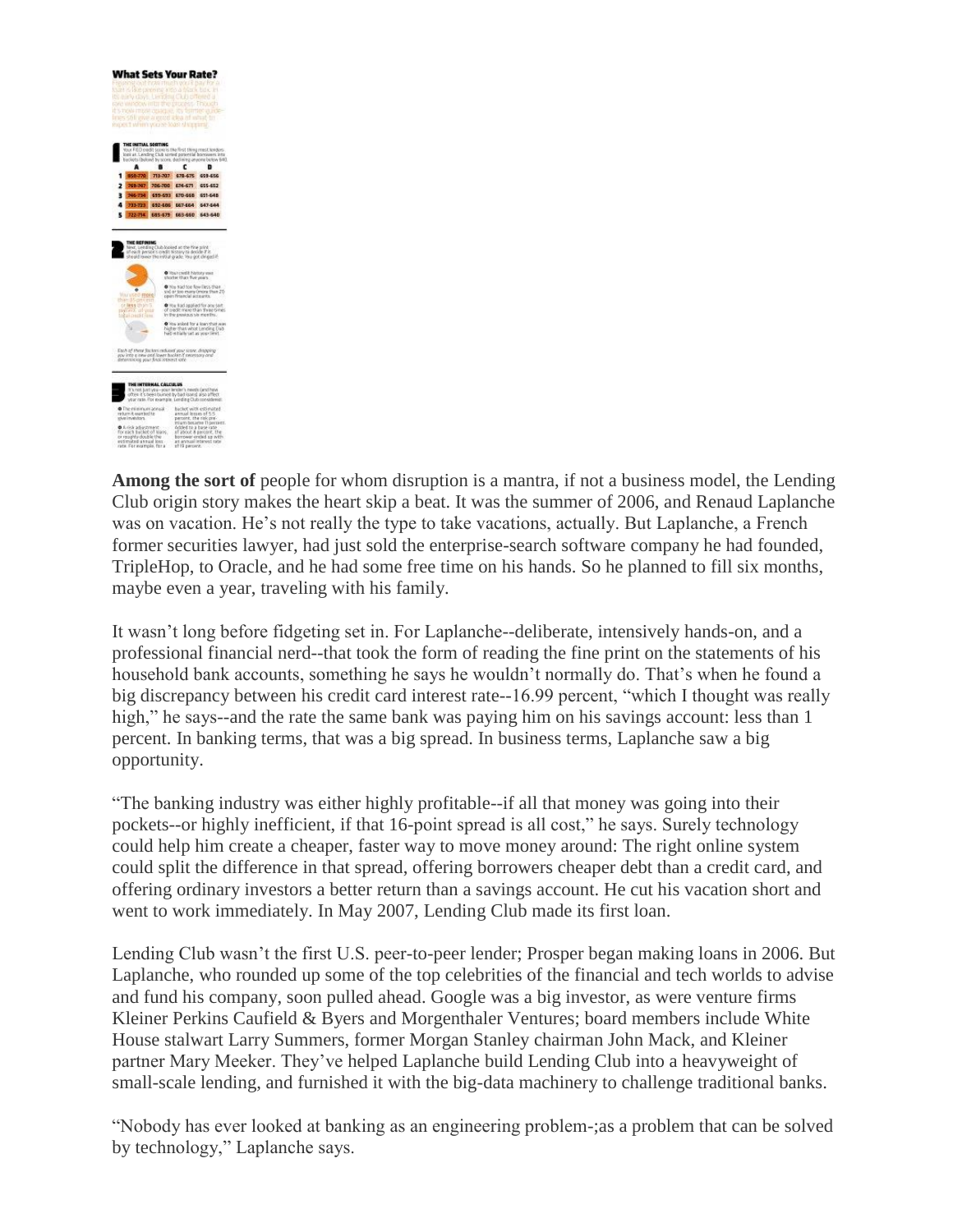The company's San Francisco headquarters, six floors in a nondescript building, radiate bigleague respectability. The glassed-in boardroom and the sailboat model--Laplanche was a champion yachtsman in France--that greet visitors to the executive floor say conservative financial-services corporation, but beneath the polished surfaces and behind the graceful curves beats the heart of a technology company.

When Laplanche and his deputies talk about "product," more often than not they mean software code, not loans. Lending Club's software underwrites and prices each loan and detects fraud. A third of all loan applications are never examined by human eyes, except to look for fraud. So far, the company's portfolio has performed respectably: In the last two years, for example, Lending Club's annual loss rate was between 3 and 4 percent. That's only slightly higher than the average credit card loss rate at the end of 2014, according to the Federal Reserve--not bad for an upstart in the complicated and mature world of making credit decisions.

## In just eight years, Lending Club has gone from birth to IPO while arranging \$7.6 billion in financing. Now it's lending to small businesses.

All this technology has given Lending Club a big cost advantage over banks, which have to contend with much more unwieldy infrastructure and mounting expenses from new regulations. Because Lending Club is growing so quickly--and because banks do things other than make loans--comparing its operating expenses with those of the banking industry is a little tricky. But adjusting for its rapid growth, Lending Club says its annual operating costs would be about 2 percent of its outstanding loans. At credit card specialist banks (which most closely compete with Lending Club), costs were on average 8 percent of outstanding loans in 2014, according to data collected from those banks by the FDIC. Of course, Lending Club's calculation is hypothetical, and it may be undercounting some collection costs, says Marty Mosby, a banking analyst with Vining Sparks. Still, it's gotten to the point that banks themselves--about 10 of them, ranging from small community institutions to West Coast powerhouse Union Bank--now invest directly on Lending Club's platform.

That's where it gets complicated, especially as Lending Club tries to build a separate product specifically for small businesses. Those companies' loan performance "has been typically worse than that of other categories," Laplanche says.

There's also just less data available on small businesses. If you're applying for a new personal credit card, banks can check deep wells of information about your student loans, car payments, and mortgages--but "data is very fragmented in the small-business universe," says Sid Jajodia, Lending Club's vice president for small business. "For different kinds of businesses, different industry verticals, different sizes, you're going to find strengths and weaknesses in different places. Our challenge is to analyze all of that, aggregate it, use what we think makes sense in the right situation, and make a decision."

At Lending Club, this happens in two stages. Once, say, a Turkish-born coffee shop operator finishes his loan application, Lending Club instantly determines whether the financials he's presented qualify his business for a loan. If so, then it checks his personal credit history against consumer credit bureaus, and the coffee shop's against commercial ones. It's largely the same data a bank might use, when it gets around to it. Then, Lending Club applies an alchemy of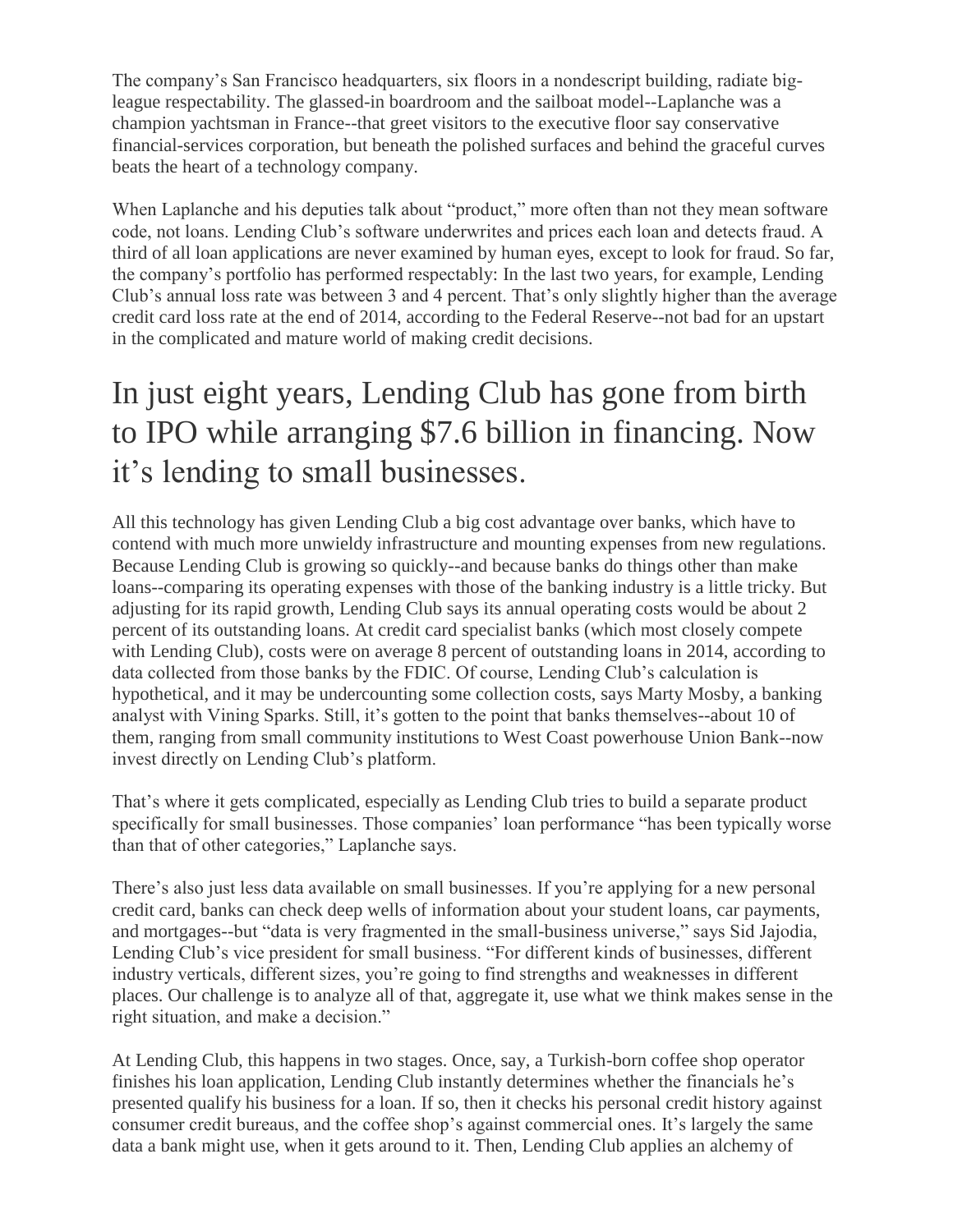analysis about the business's size, industry, and location, and the credit model sorts the business into one of 10 grades on the risk curve--or declines it altogether.

Banks traditionally have relied on the banker's judgment about the borrower to fill in the gaps in information. Lending Club relies on a mix of automated and manual judgments; if it makes an offer that the applicant accepts, the next step is to verify the borrower's financial information, using bank statements and tax returns. Jajodia, who used to run small-business lending for Capital One, says that while most banks use statements primarily to assess the applicant's average balance, Lending Club also mines them for a wealth of more predictive information, including data on the business's cash flow.

Still, all the data in the world can't always control for the very real risks taken by entrepreneurs. "Small-business owners, if you just underwrite them for personal loans and don't underwrite the business, tend to be a riskier population," Laplanche says. "More small businesses fail than people lose their jobs."



**.6 billion:** Total loans Lending Club has made since its 2007 launch **billion:** Drop in banks' business loans of less than 0,000 since 2008 Photo: Victor Prado

Small businesses are also riskier than bigger companies, for obvious reasons. Even minor events "can cause really big problems at a small business," says Sam Graziano, co-founder and CEO of Fundation, an online small-business lender based in New York City. "Like when an employee is stealing from them. Or they lose one big contract, and they're done. There are just so many different things that can happen that a bigger business can deal with because they have the resources. But when these little things happen to small businesses, they can be catastrophic."

**Every month,** Lending Club extracts a \$2,700 payment from Murat Uyaroglu, debited automatically from his bank account. After taking a 1 percent cut, Lending Club forwards the payment to Arcadia Funds, an investment firm in the Boston area run by Andrew Hallowell. Understanding that side of the transaction is the next step to understanding why small-business loans can be so expensive, despite all the recent innovation.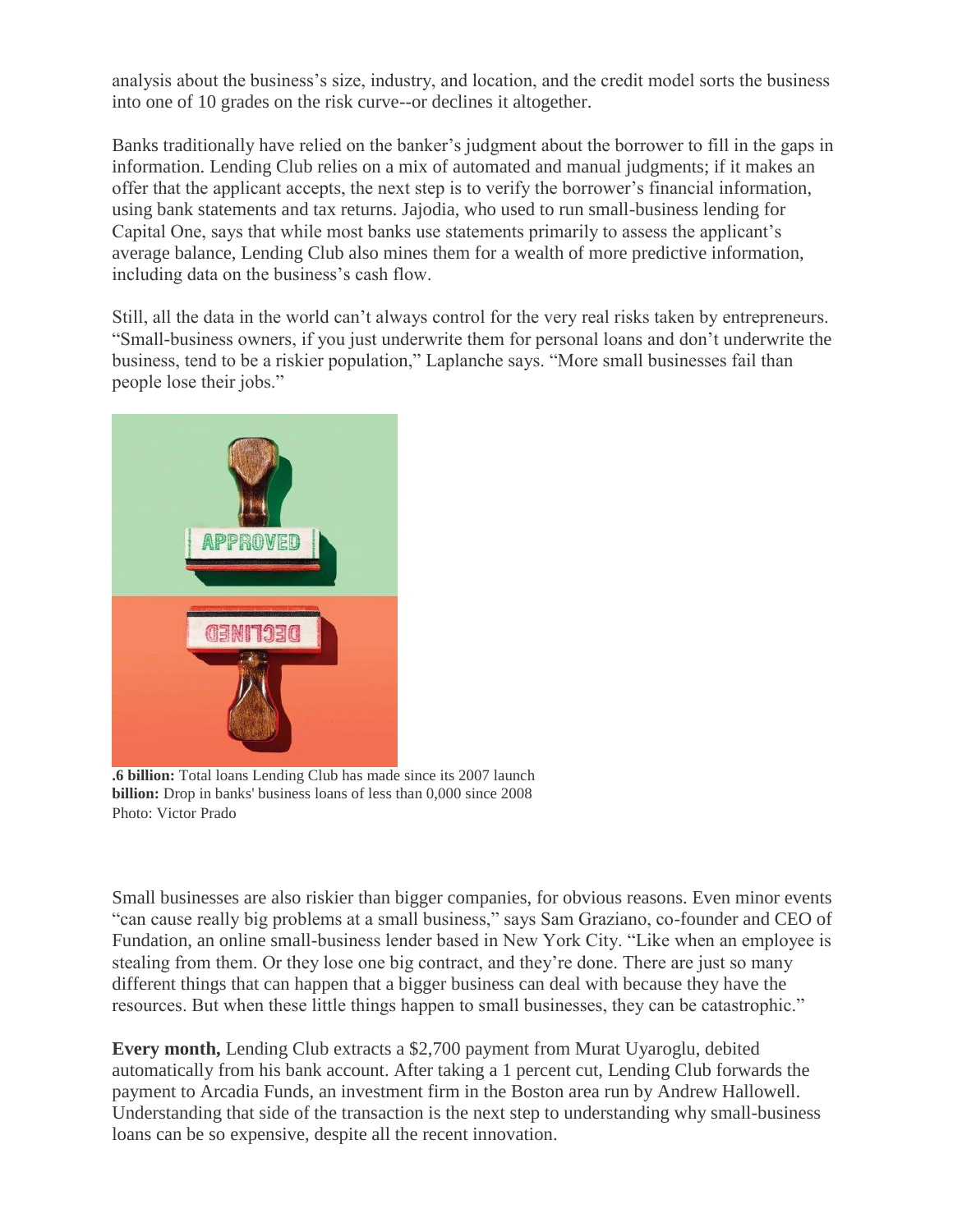If online lenders remake the American banking system, or at least provide a new avenue for small businesses to get loans, it will be partly because of Arcadia and the dozens of other funds that have saturated Lending Club, Prosper, and all the other new lenders with money in the past two or three years. Laplanche's company may have started as a sort of precursor to Kickstarter or GoFundMe, letting ordinary Web users invest a few hundred bucks in a stranger's car-repair loan, but Lending Club's peers are now significantly bigger and wealthier than the average crowdfunding amateur. Banks, hedge funds, wealth-management firms looking to bulk up their rich clients' retirement portfolios, and other such investors now account for more than two-thirds of all the funding going through Lending Club. (As of March, Arcadia has purchased over \$200 million in loans through the company.)

Hallowell wasn't the first fund manager to buy Lending Club loans, but he was the first to borrow bank money to do it. (In finance jargon, this is "using leverage.") He borrows as much as \$2 for every dollar he raises from investors, and then tries to boost his returns by scrutinizing the data Lending Club makes available on its website about its loans.

## "More small businesses fail than people lose their jobs," Laplanche says.

To Laplanche, the Lending Club platform is a mechanism for fairness, for both borrowers and lenders. But money funneled through two levels of profit-seeking is not cheap money. You can see, then, the problem this poses for borrowers. Hallowell wants to give his investors a 15 percent return; but after he collects fees from his Lending Club borrowers, he first has to pay back the share owed to his lending banks. From what's left, he subtracts the fund's various other expenses, including his management fees (2 percent of the original amount his investors gave him) and 20 percent of the profit he made for them. Hallowell estimates that his Lending Club loans need to pay Arcadia on average at least 9 percent interest--and that doesn't include interest to cover losses or Lending Club's fee.

Without the leverage, Hallowell would need borrowers to pay even more. Brendan Ross, a fund manager from L.A. who buys only small-business loans and does not use leverage, says a fund similar to his would need to buy loans with an average interest rate of 20 percent to return 12 percent to investors. (Ross does not buy from Lending Club.) By contrast, it's much, much cheaper for banks to raise money--fraction-of-a-percent cheap, whether for deposits or for their short-term loans to one another.

"A bank can go and get money at 25 basis points," says Ross. "The fact that investors need a higher return than the Federal Reserve puts everyone in a situation where the small businesses are going to have to pay the cost of funds, plus the cost of my operations, and the cost of all the different operations involved in figuring out whether they're creditworthy."

This adds to the challenge for the would-be financial disrupters--but it's also where the opportunity appears for the next startups that want to throw themselves at the challenge of building a better small-business financing system. In eight short years, the early marketplaces proved that investor-financed loans can work, laying the groundwork for the next generation to refine and perfect the system.

While Lending Club and Prosper have opened the doors to investor-provided financing, newer startups must prove themselves to fund managers. That means they likely have to pay more, at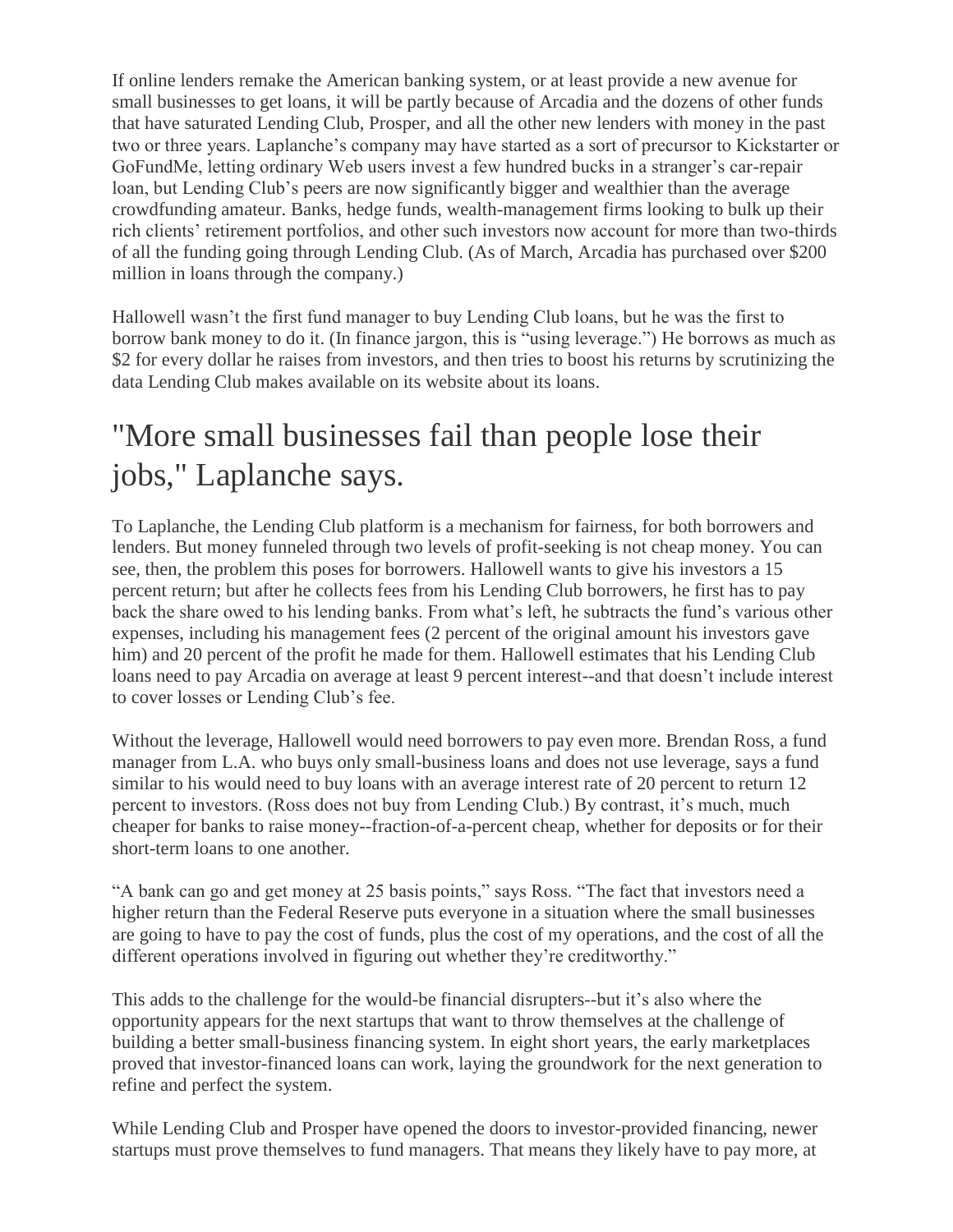least initially; Lending Club and Prosper, after all, proved their models by having individual Web users take the first risk. Today, for example, OnDeck Capital is probably the largest online, nonbank small-business lender--last year it made \$1.2 billion in loans, and it went public just a week after Lending Club's IPO. But when OnDeck started looking for institutional funding for its business loans, the best rate it could get for financing, from a hedge fund, was 18 percent. "We originally tried to build the business at 36 percent APR, and we couldn't," says CEO Noah Breslow.

The cost of financing a loan doesn't take into account the relative risk associated with giving that money out. Lenders typically do that by figuring out how much they have to charge to recoup their capital costs and how likely they are to lose money on the loan. The higher the risk, the higher the premium a borrower gets charged. And since a lender can't really predict losses with complete certainty, it has to build in some cushion to protect investors, in case the predictions fall short. Even then, it has to offer investors an additional reward for taking on more risk- because if riskier loans didn't provide higher returns than prime loans, who would buy them?

## "Small-business owners are extremely busy, and they won't shop carefully for cheaper loans. It's too much work," says one fund manager.

Initially, Lending Club set the risk premium for its consumer loans by simply doubling the assumed default rate. The company won't say what it does now, but interviews with other smallbusiness lenders suggest that strategy is sound for borrowers thatare considered relatively safe bets.

So consider again OnDeck. By the end of 2014, its cost of capital had fallen to about 6 percent- half of what it had been two years earlier. Finding customers had gotten cheaper, too, standing at about 6 percent of the average loan. But its annual loan default rate was nearly 11 percent, or close to three times Lending Club's. Double, or even triple, that and add it to the earlier costs, and OnDeck needed to charge at least 34 percent, or perhaps even 45 percent, annually just to cover these costs. Its average APR at that point was 51 percent, according to Breslow--down from 66 percent at the beginning of 2013. While still high, that lower rate shows a marked effect of time, experience, and better market conditions.

**What, then, will lower** interest rates for small-business owners? Banks are unlikely to do it; even if they found a way to become more efficient, a slew of new regulations have made it difficult for them to start taking bigger risks on borrowers.

The long-term solution is increased competition, as more companies--startups in the business of lending, and investors who want to fund the loans--enter the market. It will be helped as more small businesses successfully repay their loans, as the economy improves, and as credit models get better at weeding out risk. That's the best sort of chain reaction, and there's already evidence that it's working at many of these lenders. At Lending Club, for example, better loan performance and increased investor demand led the company to drop average interest rates for consumers by 1 percent last year and another 20 basis points at the beginning of 2015. It has also cut interest rates by 1 percent for small-business borrowers.